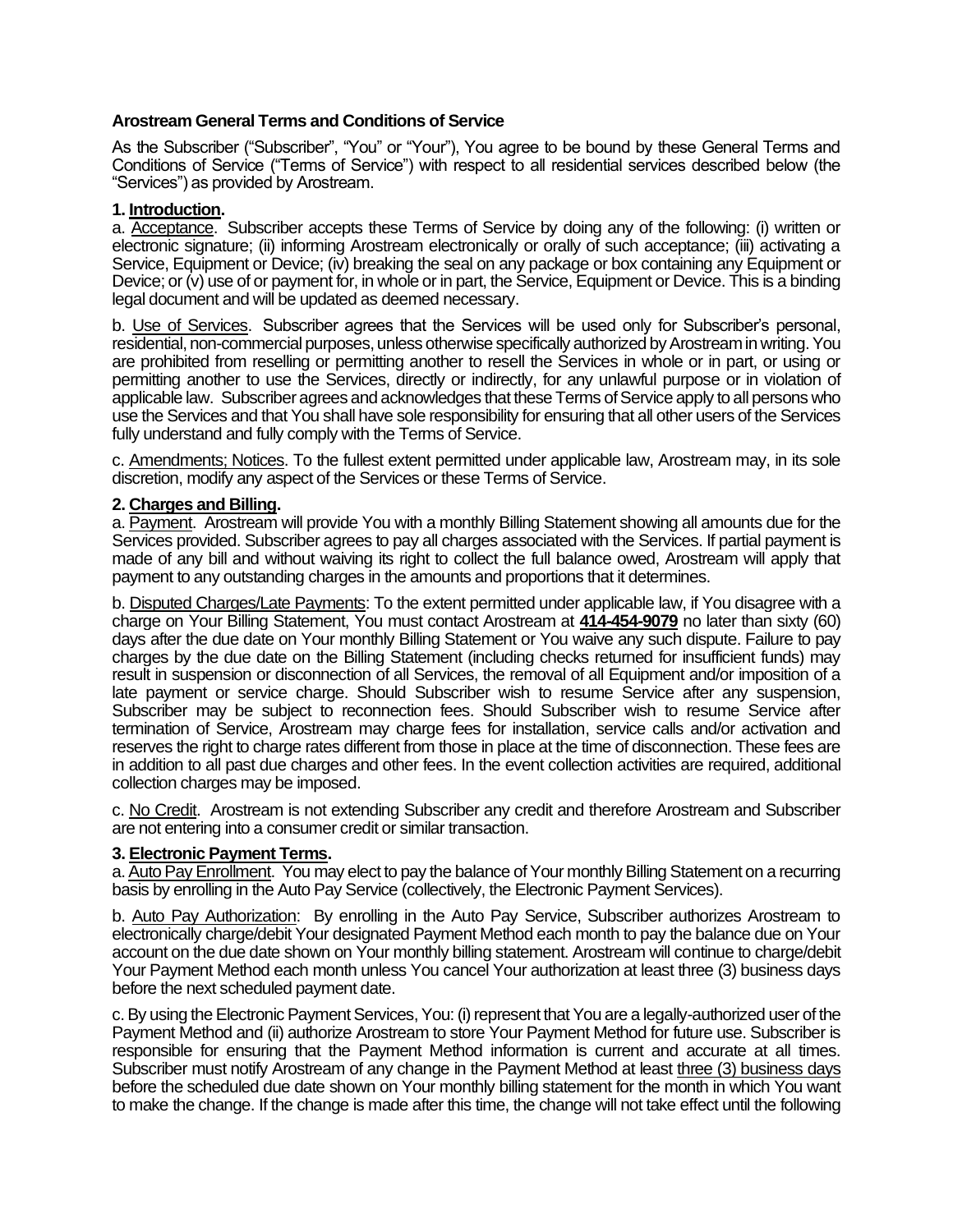billing cycle for Your monthly billing statement. In the meantime, Subscriber will remain responsible for taking appropriate actions to ensure that Your monthly Billing Statements are paid when due.

d. Notice of Payment Due. Arostream will notify You prior to the payment due date. The amount shown as due on the monthly billing statement will constitute notice of any variance in amount paid in the previous month. The balance shown as due on Your statement view will be deducted on or around the payment due date.

**4. Disruption of Service.** All Services are provided on an "AS IS" and "AS AVAILABLE" basis. In no event shall Arostream be liable for any failure or interruption of Service, including without limitation those failures and interruptions resulting in part or entirely from circumstances beyond Arostream's reasonable control. To the extent permitted under applicable law, Arostream, in its sole discretion, may give credit with respect to Subscriber's recurring monthly subscription fee for qualifying outages of Services.

**5. Equipment.** Arostream will repair and/or replace damaged or defective Equipment, if any, as long as such damage or defect was not caused by misuse or other improper operations or handling by Subscriber as determined by Arostream. Arostream shall have no obligation to fulfill any such repair or replacement. Arostream is not responsible for the maintenance or repair of Subscriber-provided equipment, including but not limited to connected devices, mobile devices, home telephones, computers, modems, televisions, routers, video streaming devices. Arostream may impose a service charge upon the dispatch of a technician if, in the sole determination and discretion of Arostream, there is damage to Equipment due to improper or negligent use or abuse, or if no fault is discovered in Arostream's system or Equipment. Arostream makes no warranties with respect to Equipment or Service provided by Arostream or with respect to the compatibility of the Service or the Equipment with any Subscriber-provided equipment.

ALL EQUIPMENT, WIRING, SUBSCRIBER PURCHASED DEVICES, AND CONVEYED DEVICES ARE PROVIDED "AS IS", UNLESS OTHERWISE PROHIBITED OR RESTRICTED UNDER APPLICABLE LAW, AND AROSTREAM HEREBY SPECIFICALLY DISCLAIMS ANY AND ALL EXPRESS AND IMPLIED WARRANTIES, INCLUDING WITHOUT LIMITATION ANY IMPLIED WARRANTIES OF MERCHANTIBILITY, NON-INFRINGEMENT, TITLE, AND FITNESS FOR A SPECIFIC PURPOSE.

TO THE FULLEST EXTENT PERMITTED UNDER APPLICABLE LAW, AROSTREAM SHALL NOT BE LIABLE FOR ANY INDIRECT, CONSEQUENTIAL, EXEMPLARY, SPECIAL, INCIDENTAL OR PUNITIVE DAMAGES (INCLUDING WITHOUT LIMITATION, LOST BUSINESS, REVENUE, PROFITS, OR GOODWILL) ARISING FROM THE USE, DEPLOYMENT, AND/OR FUNCTIONALITY OF ITS EQUIPMENT, WIRING, SUBSCRIBER PURCHASED DEVICES, OR CONVEYED DEVICES. AROSTREAM HEREBY DISCLAIMS ANY AND ALL CLAIMS ARISING FROM OR ASSOCIATED WITH THE FAILURE, OPERABILITY, PERFORMANCE, DEFECTS OR LOSS, LIABILITY OR DAMAGES ARISING FROM USE OF SUBSCRIBER PURCHASED DEVICES OR CONVEYED DEVICES, ANY OF WHICH SHALL REMAIN MATTERS EXCLUSIVELY BETWEEN THE SUBSCRIBER AND THE MANUFACTURER OF SUCH DEVICES.

Arostream's sole obligation and Subscriber's sole remedy with respect to any liability or damage caused by Subscriber's use or deployment of Equipment or Wiring shall be a refund of fees paid by Subscriber for such Equipment for the previous billing month/cycle.

**6. Subscriber Property**. Arostream assumes no responsibility and shall have no responsibility for the condition or repair of any Subscriber Purchased Devices, Conveyed Devices, or Subscriber-provided equipment/software. Subscriber is responsible for the repair and maintenance of Subscriber Purchased Devices, Conveyed Devices, and any other Subscriber-provided equipment/software. Arostream is not responsible or liable for any loss or impairment of Arostream's Service due in whole or in part to a malfunction, defect or otherwise caused by Subscriber Purchased Devices, Conveyed Devices, or Subscriber-provided equipment/software.

Notwithstanding anything to the contrary, Subscriber agrees to allow Arostream and our agents the right to: (a) install hardware in, (b) send software downloads to, and (c) install, access configure, maintain, inspect, or upgrade Subscriber Purchased Devices, Conveyed Devices, or any other Subscriber-provided equipment to the extent necessary to provide Service. Subscriber warrants that Subscriber is either the owner of such equipment or that Subscriber has the authority to give Arostream access to it.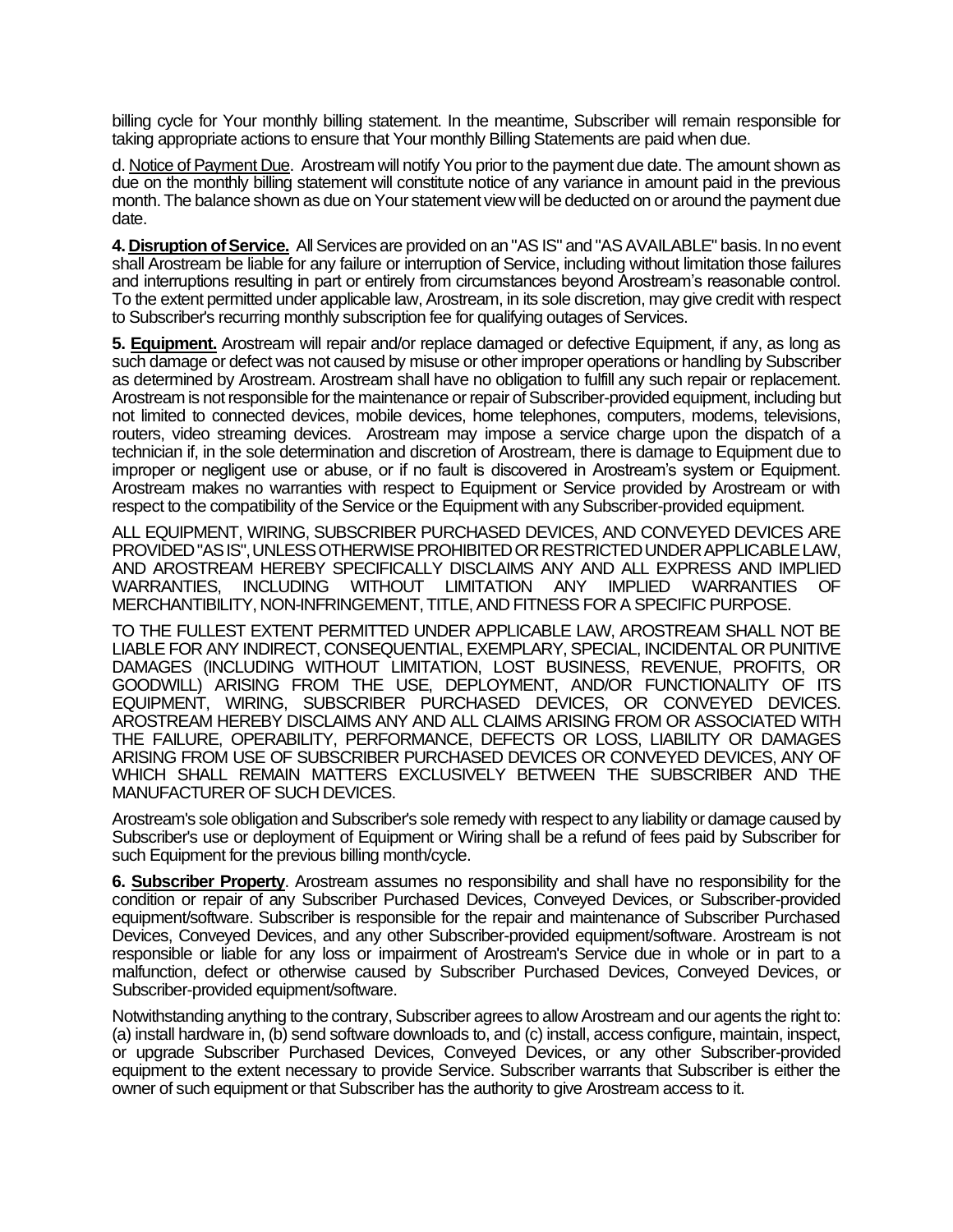**7. Taxes/Fees.** Subscriber agrees to pay any local, state or federal taxes and fees imposed or levied on or with respect to the Services, the Equipment, Wiring, Subscriber Purchased Devices, Conveyed Devices, or installation or service charges incurred with respect to the same (including franchise fees).

**8. Care of Arostream Property and Service**. Subscriber agrees that neither Subscriber nor any other person (except Arostream's authorized personnel) will: (a) open, tamper with, service, modify or make any alterations to the Equipment or Wiring; nor (b) remove or relocate any Equipment or Wiring from the service address of initial installation. Any alteration, modification, tampering, removal, or use of Equipment or Wiring which permits the receipt of Services without authorization or the receipt of Services to an unauthorized number of outlets, or to unauthorized locations, constitutes theft of Service and is strictly prohibited. Notwithstanding the foregoing, upon receipt of a request by Subscriber, Arostream shall relocate the Equipment for Subscriber within Subscriber's home at a time mutually agreed upon by Arostream and Subscriber. Subscriber may incur a charge for such relocation and should consult a current Arostream schedule of rates and charges prior to requesting such relocation. If the Subscriber moves residences outside of Arostream's service area, Subscriber shall notify Arostream and these Terms of Service shall be terminated.

**9. Access to Subscriber Premises**. Subscriber authorizes Arostream and its employees, agents, contractors, and representatives to access and otherwise enter the Subscriber's premises to install, inspect, maintain and/or repair the Equipment or Wiring and, upon the termination of Service, to remove the Equipment from the premises. Arostream's failure to remove its Equipment shall not be deemed abandonment thereof. If the installation and maintenance of Service are requested at premises that, in Arostream's sole discretion, are or may become hazardous or dangerous to our employees, the public or property, Arostream may refuse to install and maintain such Service.

**10. Acknowledgments**. Acknowledgments and Consent Regarding Recording of Communications and Contact Rights are hereby made and shall apply, as follows:

a. Recording of Communications. Subscriber acknowledges and agrees that all communications between Subscriber and Arostream may be recorded or monitored by Arostream for quality assurance or other purposes subject to applicable law.

b. Consent to Phone Calls and other Means of Communication. Subscriber agrees that Arostream (or persons acting on Arostream's behalf) may use an automated dialing system and/or prerecorded voice to call, text or e-mail any landline or wireless phone number or e-mail address that Subscriber provides to Arostream for any non-promotional account, informational, or Service-related purpose such as, without limitation, collections and billing, appointment scheduling or confirmations, service alerts, security or network issues, or fraud violations.

c. Other Notices. Subscriber authorizes Arostream to provide other notices using any method Arostream determines appropriate, including by electronic means (for example, email or online posting).

d. Other Consents. Arostream may ask You to provide other consents or authorizations, including by electronic means, email or Your equipment (for instance, using Your remote control to purchase a VOD movie, to request information regarding an advertiser's products or to "opt in" to a consumer study), and Arostream is entitled to assume that any consent or authorization Arostream receives through the Services or from Your location has been authorized by you.

e. Email Address for Notice. Upon Arostream's request, Subscriber will provide Arostream with a current email address that Subscriber regularly checks so that Arostream may provide notices and communications to Subscriber at that address. Arostream's right to contact Subscriber as described in this Section survives the termination of these Terms of Service.

**11. Secure Connection Requirements**. Without abrogating or otherwise limiting Subscriber's separate obligations to secure Subscriber's account and equipment under these Terms of Service, Arostream shall have the right to implement reasonable measures necessary to track, manage, protect and/or ensure the security of its network facilities, the video, phone, and/or Internet signals Arostream transmits or receives, and the connection between any device or application used by Subscriber, members of Subscriber's household, Subscriber's guests, or any third parties and Arostream's Equipment, system, or other network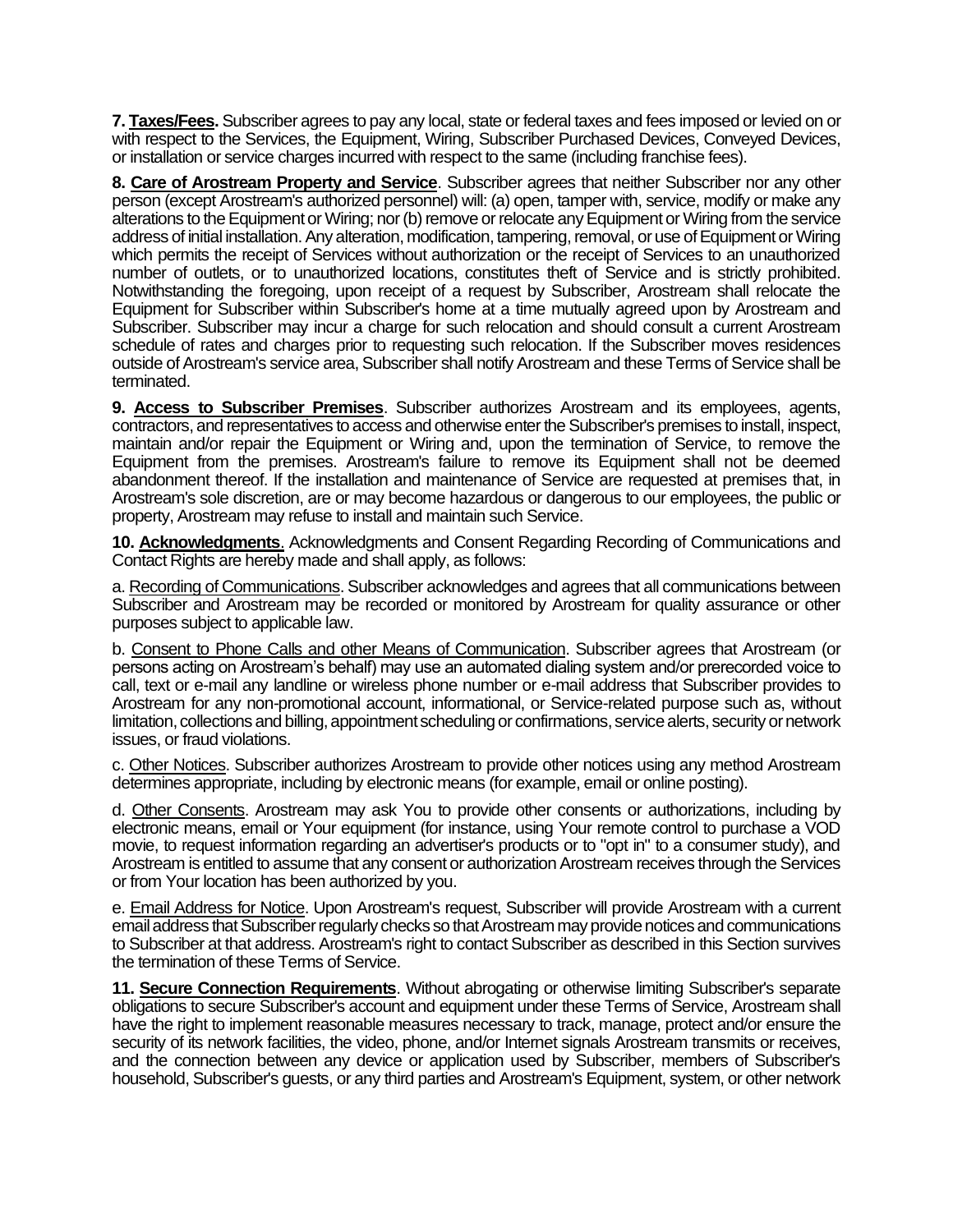facilities (whether by physical, WiFi, wireless, software, or other means of connection), including without limitation authentication, access security, or other processes and means.

Without limiting any other rights Arostream may have under these Terms of Service, Arostream shall have the right to suspend, freeze, or otherwise cease or discontinue Service or network access in the event and to the extent necessary to address any network or security concern that may arise with regard to activity on or through, conditions arising from or caused by the use, availability of, or access enabled at or through Subscriber's Service, Service location, equipment, or account.

**12. Assignment or Transfer**. These Terms of Service and the Services and/or Equipment supplied by Arostream are not assignable or otherwise transferable by Subscriber, without specific written authorization from Arostream.

### **13. Termination and Expiration.**

a. Termination by Subscriber: Unless otherwise terminated, these Terms of Service shall automatically renew on a month-to-month basis. Subscriber acknowledges that upon such renewal all pricing is subject to change in accordance with these Terms of Service and to the extent permitted under applicable law. To terminate any recurring Service, Subscribers must call 414-454-9079, and in any event, any such Subscriber-requested termination shall not be effective before the date Arostream receives such request.

Prior to effecting such termination or any other change to the account we will verify and authenticate Your identity, confirm that You are authorized to request such changes, and confirm Your election of such changes.

b. Termination for Bankruptcy: Arostream shall have the right to terminate these Terms of Service immediately in the event that Subscriber makes an assignment for the benefit of creditors, or a voluntary or involuntary petition is filed by or against Subscriber under any law having for its purpose the adjudication of Subscriber as a bankrupt or the reorganization of Subscriber.

c. Termination for Breach: In the event of any breach of these Terms of Service by Subscriber, the failure of Subscriber to abide by the rates, rules and regulations of Arostream, the failure of Subscriber to provide and maintain accurate contact or registration information, or any fraud, misrepresentation or illegal activity by the Subscriber using any Service, these Terms of Service may, at Arostream's sole discretion and option, be terminated and the Equipment removed. Failure of Arostream to remove such Equipment shall not be deemed abandonment thereof, or a waiver of any rights thereto. Subscriber shall pay reasonable collection and/or attorney's fees to Arostream in the event that Arostream shall, in its sole discretion, find it necessary to enforce collection or to preserve and protect its rights under these Terms of Service. Arostream may terminate these Terms of Service or Arostream may reject an application or block access to or use of any component of any Service for any reason, including, but not limited to, if:

- i. Subscriber violates these Terms of Service as solely determined by Arostream;
- ii. The information required in the application process is or becomes incorrect, absent or incomplete;
- iii. Subscriber threatened or harassed any Arostream employee, agent, contractor or representative

(e.g., by abusive language, physical threats, etc.);

iv. Subscriber's Payment Method fails to compensate Arostream; or

v. The amount of technical support required to be provided to Subscriber is excessive as determined in the sole discretion of Arostream.

vi. Subscriber further agrees that in the event of termination pursuant to subsections (b) or (c), Arostream shall have no liability to Subscriber.

d. Obligations Upon Termination: Subscriber agrees that upon termination of these Terms of Service: i. Subscriber will pay Arostream in full for Services and Equipment through the end of the then-current monthly subscription service period.

ii. Subscriber will promptly return all Equipment to Arostream in its good condition, as issued. In the event that Subscriber fails to return any Equipment in good condition within ten (10) days of termination, Subscriber shall be liable to Arostream in accordance with Arostream's then-current schedule of charges for non-returned Equipment.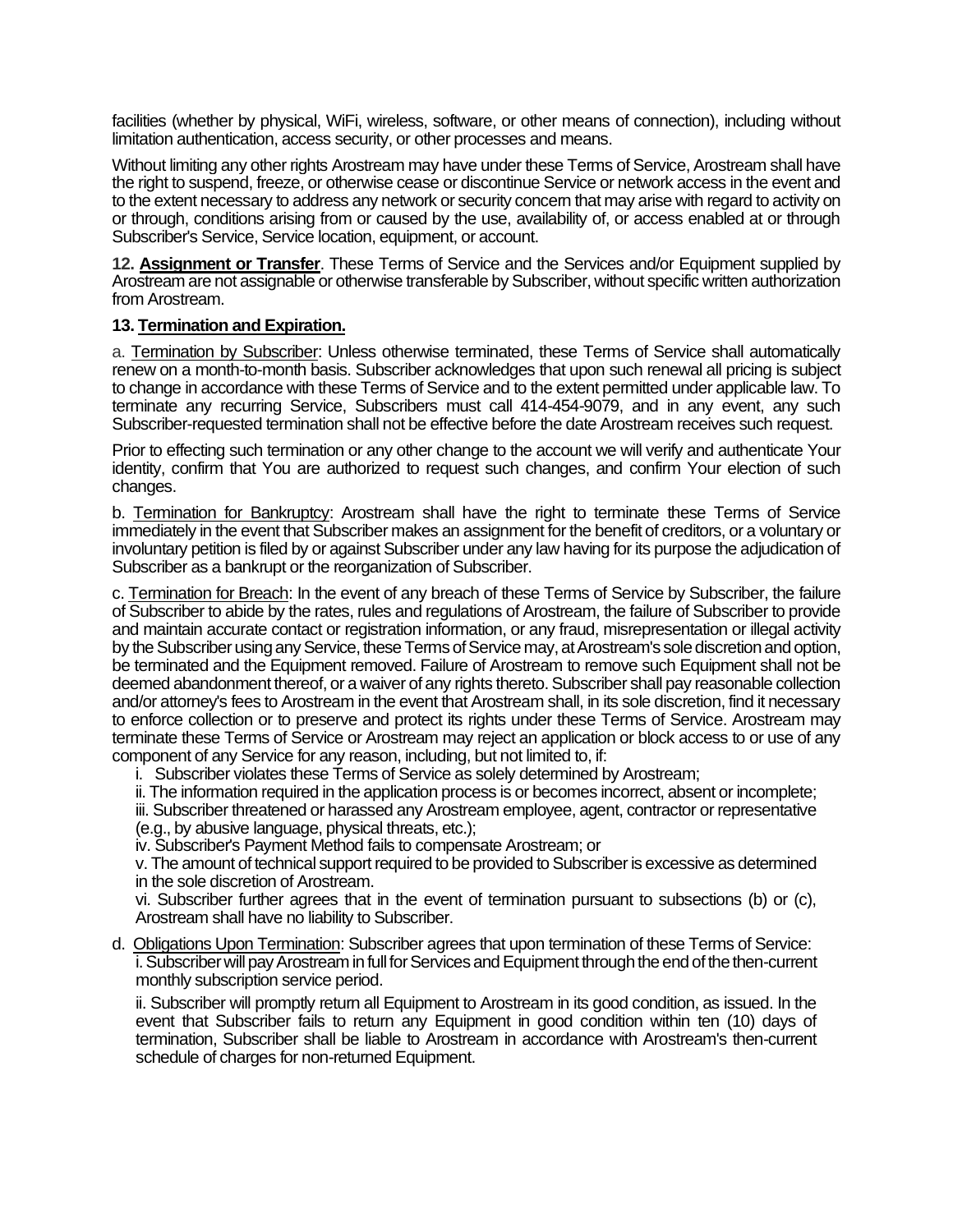e. Renewal after Cancellation or Termination: Subscriber acknowledges and agrees that in the event of renewal after cancellation or termination of a Service, Subscriber shall be subject to the pricing, warranties, and Terms of Service as are then-effective at the time of such renewal.

**14. Arostream's Right to Pursue Remedies and Subscriber's Indemnification Obligations.** If Subscriber breaches these Terms of Service, Arostream has the right to seek compensation or damages from Subscriber for such breach through either arbitration or court proceedings, as determined by Arostream in its sole discretion. Additionally, if any person or entity brings a claim against Arostream that arises out of Subscriber's relationship with Arostream, the Services provided to Subscriber, these Terms of Service, or Subscriber's breach thereof or failure to comply therewith, Subscriber will hold harmless, indemnify, defend (at Arostream's exclusive election), and release Arostream from and against any and all liability and reimburse Arostream for any losses that Arostream may incur, including, without limitation, reasonable attorneys' fees and costs, resulting from such claim. Subscriber's responsibilities under this Section cover any dispute, whether arising under contract, tort (for example, a negligence or product liability claim), violation of law or regulation or any other legal theory.

**15. Content and Services**. All Services are subject to change in accordance with applicable law and these Terms of Service.

**16. Rates.** All rates are subject to change to the extent permitted under applicable law and these Terms of Service.

**17. Late Fee.** If Subscriber's account is past due, and payment has not been received by the due date on the Billing Statement, Subscriber may be charged an applicable late fee in addition to Subscriber's past due balance at Arostream's then-current rate. If Subscriber's account thereafter remains unpaid, Subscriber's Services may be suspended or disconnected. Subscriber can avoid incurring late fees by paying Subscriber's monthly bill by the due date on the Billing Statement. Any late fees assessed are not considered interest credit service charges, finance charges or penalties.

**18. Disclaimer.** Arostream assumes no liability for any program, services, content, or information distributed on or through the Services and Arostream expressly disclaims any responsibility or liability for Subscriber's use thereof. Further, Arostream shall not be responsible for any products, merchandise or prizes promoted or purchased through the use of the Services.

**19. Arostream's Reservation of Rights.** Arostream reserves the right to refuse, suspend or terminate Service to any person at any time for any reason not prohibited by law. When practical, Arostream will provide notice that is reasonable under the circumstances before suspending or terminating Service to an existing Subscriber, and Arostream will provide any prior notice of suspension or termination that is required by law.

**20. Indemnification.** Subscriber agrees to defend, indemnify, and hold Arostream, including its officers, directors, employees, affiliates, subsidiaries, and authorized agents (individually and collectively, "Arostream Indemnitees") harmless from and against any and all demands, claims, suits, judgments, expenses (including without limitation reasonable attorney or witness fees), loss, damages to, or destruction of personal, real, or intellectual property, bodily injury or death of any person, and other liabilities arising from:

a. The installation, operation, provision, or other use of Arostream Services and/or Equipment;

b. Any violation of Arostream's Terms of Service, Acceptable Use Policy, or other published policies or requirements:

c. The negligence, willful misconduct, violation of a third party's rights, or failure to comply with applicable law by (i) Subscriber, (ii) members of Subscriber's household, or (iii) Subscriber's guests, or (iv) any other person using the Services provided to Subscriber;

d. Libel or slander resulting from any use of the Services by (i) Subscriber, (ii) members of Subscriber's household, (iii) Subscriber's guests, or (iv) any other person using the Services provided to Subscriber;

e. Infringement or misappropriation of any patent, copyright, trademark, trade name, service mark, trade secret, or other intellectual property rights (whether by transmission or material or otherwise) by (i) Subscriber, (ii) members of Subscriber's household, (iii) Subscriber's guests, or (iv) any other person using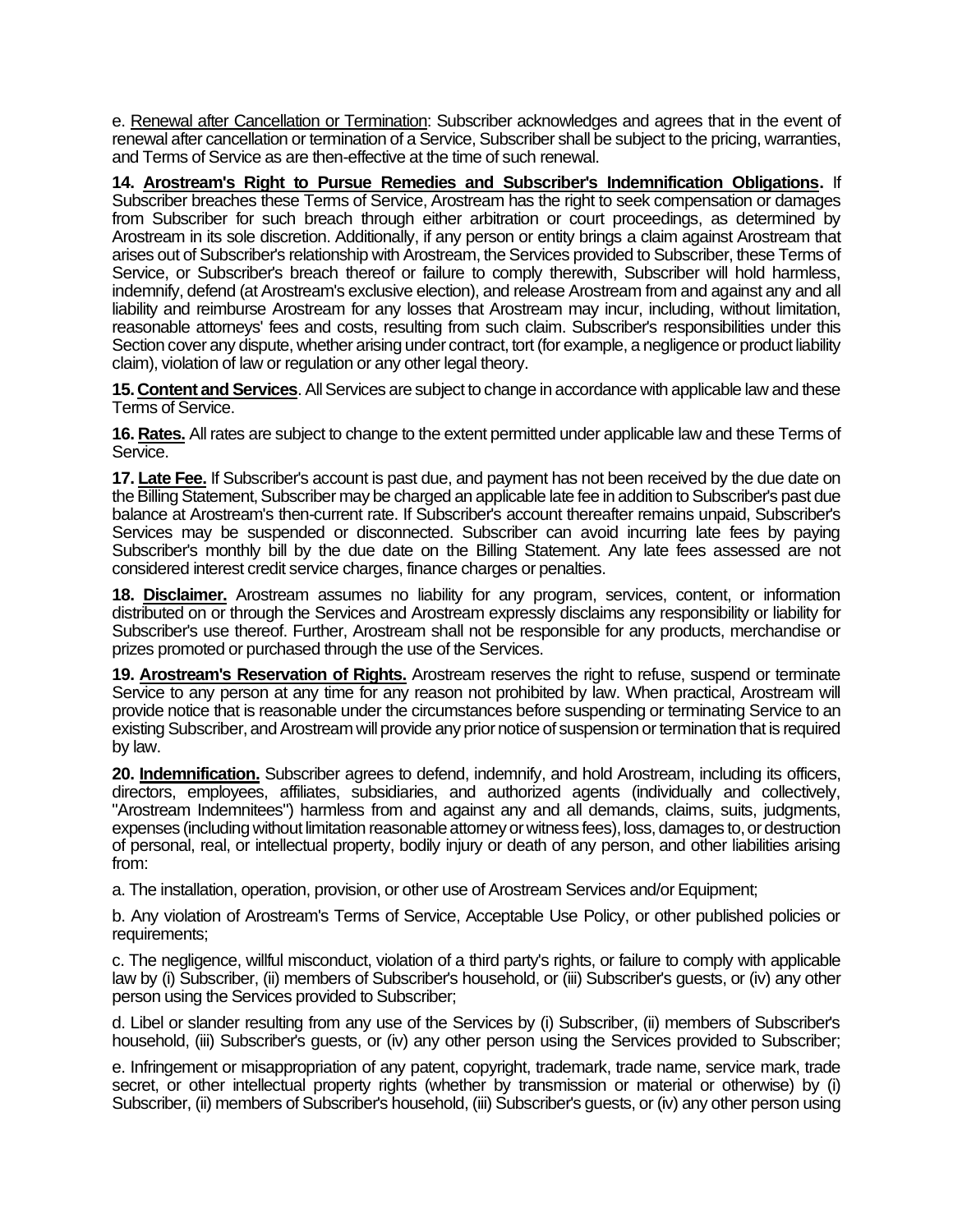the Services provided to Subscriber, including that effected through combination of Subscriber's use of the respective Service(s) with facilities, equipment, or services provided or used by Subscriber or obtained from third parties;

f. unauthorized, unlawful, or fraudulent use of or access to the Services, except as otherwise provided by applicable law; and

g. The foregoing defense and indemnity obligations exclude damages to the extent caused by the gross negligence or willful misconduct of the Arostream Indemnitees. Subscriber agrees that Arostream Indemnitees are not liable for any damages or liability resulting from the loss of Services nor will Subscriber make any claims or undertake any actions against Arostream Indemnitees for loss of Service. Subscriber shall be solely responsible for any damage to or loss of Arostream Equipment unless such damage or loss is caused solely by the negligence or willful misconduct of Arostream Indemnitees.

#### **21. Limitation of Liability.**

a. Application. THE LIMITATION OF LIABILITY SET FORTH IN THIS SECTION SHALL APPLY TO ANY ACTS, OMISSIONS AND NEGLIGENCE OF AROSTREAM AND ITS THIRD-PARTY SERVICE PROVIDERS, AGENTS, AND SUPPLIERS (AND EACH OF THEIR RESPECTIVE OFFICERS, EMPLOYEES, AGENTS, CONTRACTORS, OR REPRESENTATIVES).

b. One Year Limitation Period. EXCEPT AS OTHERWISE REQUIRED UNDER APPLICABLE LAW, ANY CLAIM YOU MAY HAVE AGAINST AROSTREAM MUST BE COMMENCED WITHIN ONE (1) YEAR AFTER THE CLAIM ARISES. IF SUBSCRIBER DOES NOT BRING A CLAIM WITHIN THIS PERIOD, SUBSCRIBER IS BARRED FROM BRINGING SUCH CLAIM, AND AROSTREAM WILL HAVE NO LIABILITY WITH RESPECT TO SUCH CLAIM.

c. Damages. TO THE FULLEST EXTENT PERMITTED UNDER APPLICABLE LAW, UNDER NO CIRCUMSTANCES SHALL AROSTREAM BE LIABLE TO CUSTOMER FOR INDIRECT, SPECIAL, INCIDENTAL, CONSEQUENTIAL, PUNITIVE, OR EXEMPLARY DAMAGES ARISING OUT OF OR IN CONNECTION WITH THE SERVICE OR ANY ACTS OR OMISSIONS ASSOCIATED THEREWITH, INCLUDING ANY ACTS OR OMISSIONS BY THIRD PARTY SERVICE PROVIDERS OR ANY MANUFACTURER OF SUBSCRIBER PURCHASED DEVICES OR CONVEYED DEVICES, AGENTS OR SUBCONTRACTORS OF AROSTREAM, OR RELATING TO ANY SERVICES FURNISHED, WHETHER SUCH CLAIM IS BASED ON BREACH OF WARRANTY, CONTRACT, TORT OR ANY OTHER LEGAL THEORY, AND REGARDLESS OF THE CAUSES OF SUCH LOSS OR DAMAGES OR WHETHER ANY OTHER REMEDY PROVIDED HEREIN FAILS. TO THE FULLEST EXTENT PERMITTED BY APPLICABLE LAW, AROSTREAM'S ENTIRE LIABILITY AND CUSTOMER'S EXCLUSIVE REMEDY WITH RESPECT TO THE USE OF THE SERVICES OR ANY BREACH BY AROSTREAM OF ANY OBLIGATION AROSTREAM MAY HAVE UNDER THESE TERMS OF SERVICE OR APPLICABLE LAW, SHALL BE CUSTOMER'S ABILITY TO TERMINATE THE SERVICE OR TO OBTAIN THE REPLACEMENT OR REPAIR OF ANY DEFECTIVE EQUIPMENT PROVIDED BY AROSTREAM. IN NO EVENT SHALL AROSTREAM'S LIABILITY TO CUSTOMER FOR ANY CLAIM ARISING OUT OF THESE TERMS OF SERVICE EXCEED THE AMOUNT PAID BY CUSTOMER DURING THE PRECEDING THIRTY (30) DAY PERIOD. IN JURISDICTIONS THAT DO NOT PERMIT THE EXCLUSION OF CERTAIN WARRANTIES OR THE LIMITATION OR EXCLUSION OF CONSEQUENTIAL OR INCIDENTAL DAMAGES, AROSTREAM'S LIABILITY SHALL BE LIMITED TO THE MAXIMUM EXTENT PERMITTED BY LAW.

SUBSCRIBER ALSO AGREES THAT IT SHALL NOT BE PERMITTED TO BRING ANY CLAIM WHATSOEVER AGAINST AROSTREAM THAT RESULTS IN WHOLE OR IN PART FROM SUBSCRIBER'S FAILURE TO COMPLY WITH THESE TERMS OF SERVICE.

THIS SECTION SHALL SURVIVE THE TERMINATION OR EXPIRATION OF THESE TERMS OF SERVICE.

**22. Privacy Policy.**Arostream will provide Subscriber with a copy of its Privacy Policy at the time Arostream provides Service to Subscriber, and annually afterwards, or as otherwise required by law. Subscriber can view the most current version of our Privacy Policy by going to **arostream.com/business-privacy-policy**. Subscriber assumes sole responsibility for all privacy, security and other risks associated with providing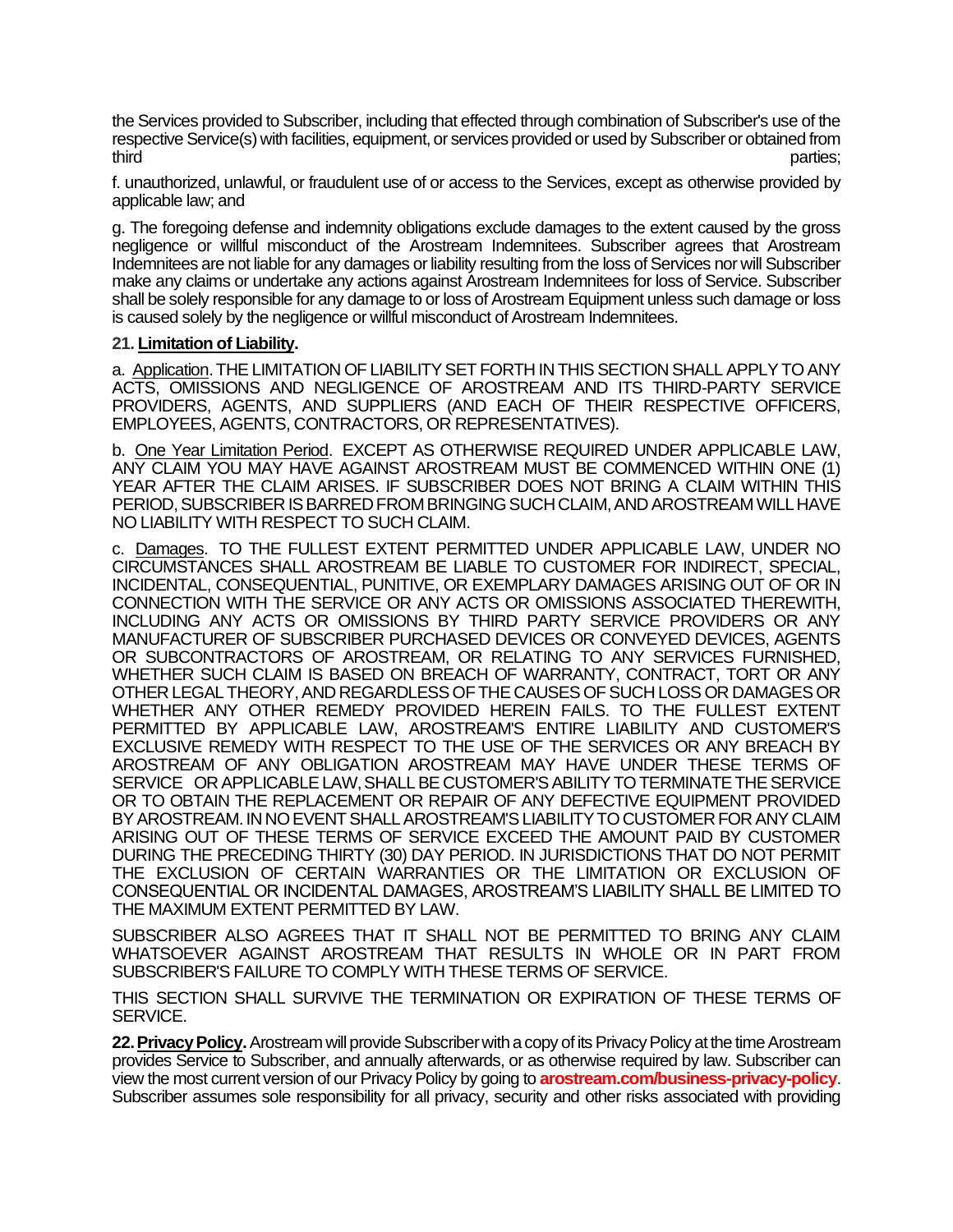personally identifiable information to third parties via the Service. To the extent that Arostream is expressly required to do so by applicable law, Arostream will provide notice to Subscriber of a breach of the security of certain personally identifiable information about Subscriber. Subscriber agrees that Arostream may collect and disclose information concerning Subscriber and Subscriber's use of Service in the manner and for the purposes set forth herein and in Arostream's Privacy Policy. In order to protect the privacy of Subscriber's account information, Arostream may require that Subscriber use a security code or other method, in addition to the username and password, to confirm Subscriber's identity when requesting or otherwise accessing account information or making changes to Subscriber's Service through Arostream's customer service representatives. Subscriber may also choose to designate an authorized user of Subscriber's account (an "Authorized User"), who will be able to access or modify Subscriber's account information and update and/or make Service changes. Once established, an Authorized User will be required to authenticate his/her identity in the same manner according to Arostream's policies.

a. You agree to immediately notify us of any actual or suspected unauthorized use or theft of Your username(s), password(s), account(s), or personal information, or any other breach of security related to Your username, password, account, or personal information, or Arostream in general. If someone else acquires or uses this information through no fault of ours, we may assume that You have authorized that person's use of the information. In any event, Arostream will not be liable for any loss or damages due to any unauthorized use or misuse of username(s), password(s), account(s), or personal information, or any breach of security related thereto, unless directly caused or committed by Arostream, LLC. Further, Arostream, LLC shall not be liable for any loss or damages resulting from identity theft or other misappropriation of Your username, password, account, or personal information, unless directly caused or committed by Arostream, LLC.

b. AROSTREAM, LLC MAKES NO GUARANTIES, PROMISES, OR WARRANTIES AND HEREBY DISCLAIMS ANY AND ALL GUARANTEES, PROMISES, OR WARRANTIES, WITH RESPECT TO AROSTREAM, INCLUDING WITHOUT LIMITATION, WARRANTIES OF TITLE, FITNESS FOR A PARTICULAR PURPOSE, MERCHANTABILITY AND, AND NON-INFRINGEMENT, WILL NOT BE RESPONSIBLE FOR ANY OTHER CLAIMS, LOSSES, LIABILITIES, DAMAGES, COST, OR EXPENSES ATTRIBUTABLE TO ANY FAILURE OF AROSTREAM TO CONFORM TO ANY WARRANTY. IN THE EVENT OF ANY CLAIMS BY YOU OR ANY THIRD PARTY RELATING TO AROSTREAM, OR TO YOUR POSSESSION OR USE OF AROSTREAM SERVICES, YOU AGREE THAT NEITHER AROSTREAM, LLC NOR YOUR DEVICE MANUFACTURER SHALL HAVE ANY RESPONSIBILITY FOR THE INVESTIGATION, DEFENSE, SETTLEMENT, AND DISCHARGE OF SUCH CLAIMS, INCLUDING (I) PRODUCT LIABILITY CLAIMS; (II) ANY CLAIM THAT AROSTREAM FAILS TO CONFORM TO ANY APPLICABLE LAW OR REGULATORY REQUIREMENT OR RULE; (III) CLAIMS ARISING UNDER CONSUMER PROTECTION OR SIMILAR LEGISLATION; AND (IV) ANY INTELLECTUAL PROPERTY CLAIMS.

**23. Force Majeure.** Arostream shall not be liable for any failure of performance or equipment of any kind (including Arostream Equipment) due to causes beyond its control, including but not limited to: acts of God, fire, flood, or other catastrophes; loss of electrical power; any law, order, regulation, direction, action, or request of the United States Government, or of any other government, including state and local governments having or claiming jurisdiction over Arostream, or of any department agency, commission, bureau, corporation, or other instrumentality of any one or more of these federal, state, or local governments, or of any civil or military authority; national emergencies; insurrection; riots, wars; unavailability of rights-of-way or materials; or strikes, lock-outs, work stoppages, or other labor difficulties.

**24. Survival of Terms.** In addition to the terms that are specifically noted in these Terms of Service as surviving termination of these Terms of Service, all representations, warranties, indemnifications, and limitations of liability shall survive these Terms of Service. Arostream's right to contact Subscriber shall also survive these Terms of Service unless Subscriber opts out in the manner described in these Terms of Service. All other obligations of Subscriber and Arostream under these Terms of Service also survive termination if they relate to the period before termination or, if by their terms, they would be expected to survive such termination.

**25. Entire Agreement.** These Terms of Service (including the Terms of Service incorporated herein by reference) constitute the entire agreement between the Subscriber and Arostream. No undertaking,